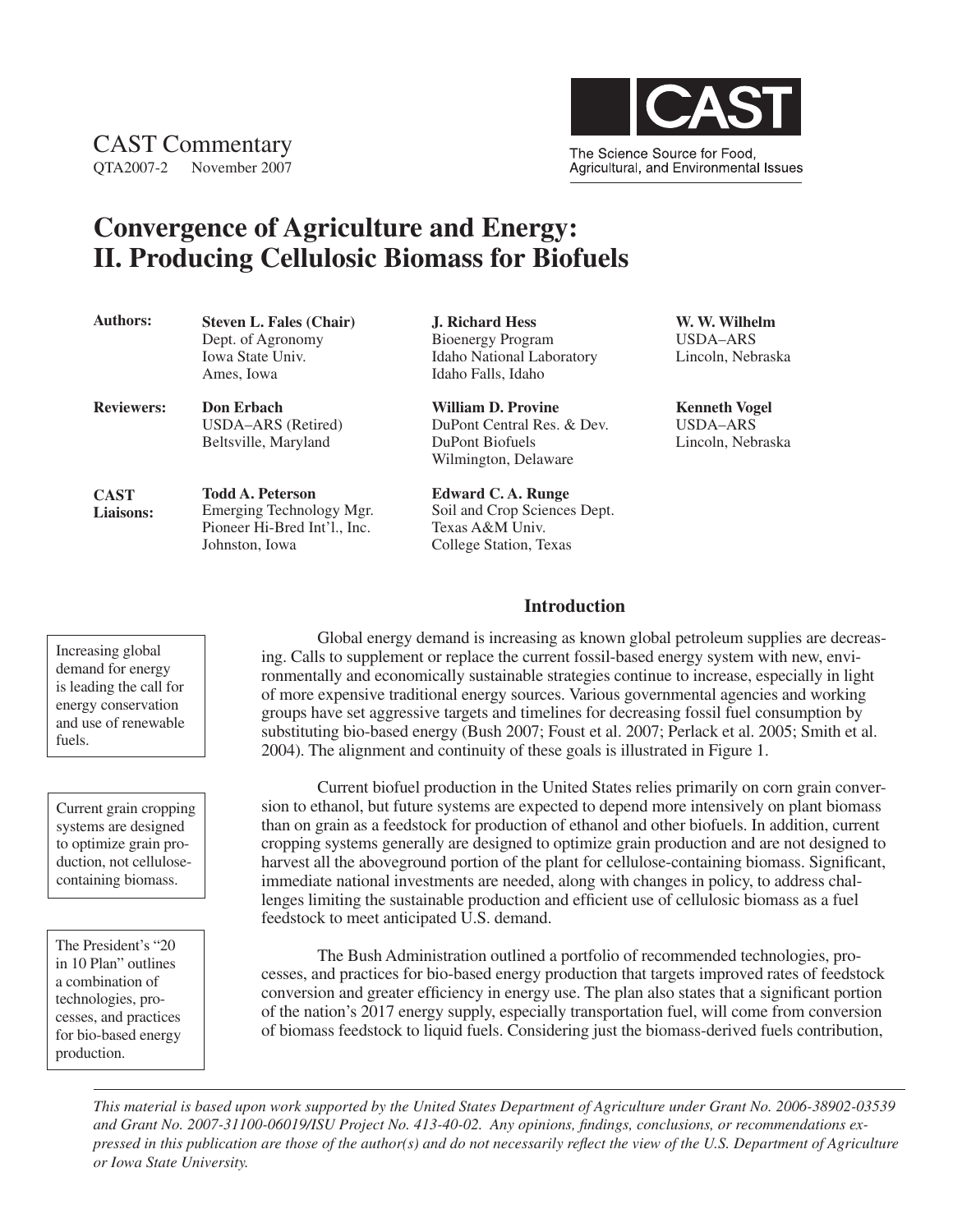

**Figure 1. All reports conclude that the quantities of biomass required to achieve fueldisplacement goals are significantly greater than present amounts of biomass harvested for energy production.**

roughly 250 million tons or more of grain and cellulosic biomass per year will be needed to reach the 10-year goal, and 650 to 700 million tons per year of biomass to reach the 2025 goal (Figure 1).

Grain ethanol produced from starch is the first step to introducing renewable energy into the fuel system. In a recent commentary paper, CAST (2006) summarized realities for grain ethanol production and listed research and policy needs for long-term success of the industry. A major concern is the impact current and planned grain ethanol production capacity will have on grain prices and availability of corn for traditional uses. Large-scale biofuel production will require much more feedstock than offered by corn grain alone, and ethanol from cellulosic feedstocks is projected to fill this gap (Perlack et al. 2005). The massive amounts of feedstock needed to accomplish these biofuel goals (Figure 1) currently are not being harvested for energy or simply are not available. Bold and optimistic assumptions in some reports indicate future production systems have the capacity to meet the projected feedstock demand (Perlack et al. 2005; Smith et al. 2004). Nevertheless, for the projections to become reality, production, harvest, and processing practices for cellulosic feedstock must be *sustainable* and *profitable* for the biomass producer and the biorefinery operator.

Biomass resource development, supply and conversion systems, crop genetics, and agronomic management practices must be improved to meet the challenge of an agricultural system that produces food, feed, fiber, *and* fuel. Near-term obstacles for the emerging cellulosic ethanol industry are the inefficiencies associated with immature feedstock production practices, marketing and logistics systems, and conversion processes. In other words, all aspects of the industry are new and inherently inefficient. If biofuels technology is not mature in all aspects from supply to end product distribution, it will be only partially able to accommodate the higher feedstock prices that are caused by supply/demand effects.

For both gasoline and grain ethanol, which are mature technologies, feedstocks comprise more than 50% of the cost of production (EIA 2006; Shapouri and Gallagher 2005). Because the biofuels technology is in its infancy, the first commercial cellulosic biorefineries

Large-scale biofuel production will require more feedstock than offered by corn grain alone; ethanol from cellulosic feedstocks is projected to fill this gap.

As the cellulosic ethanol industry emerges, all aspects of the production system are new and inherently inefficient and need to be improved simultaneously.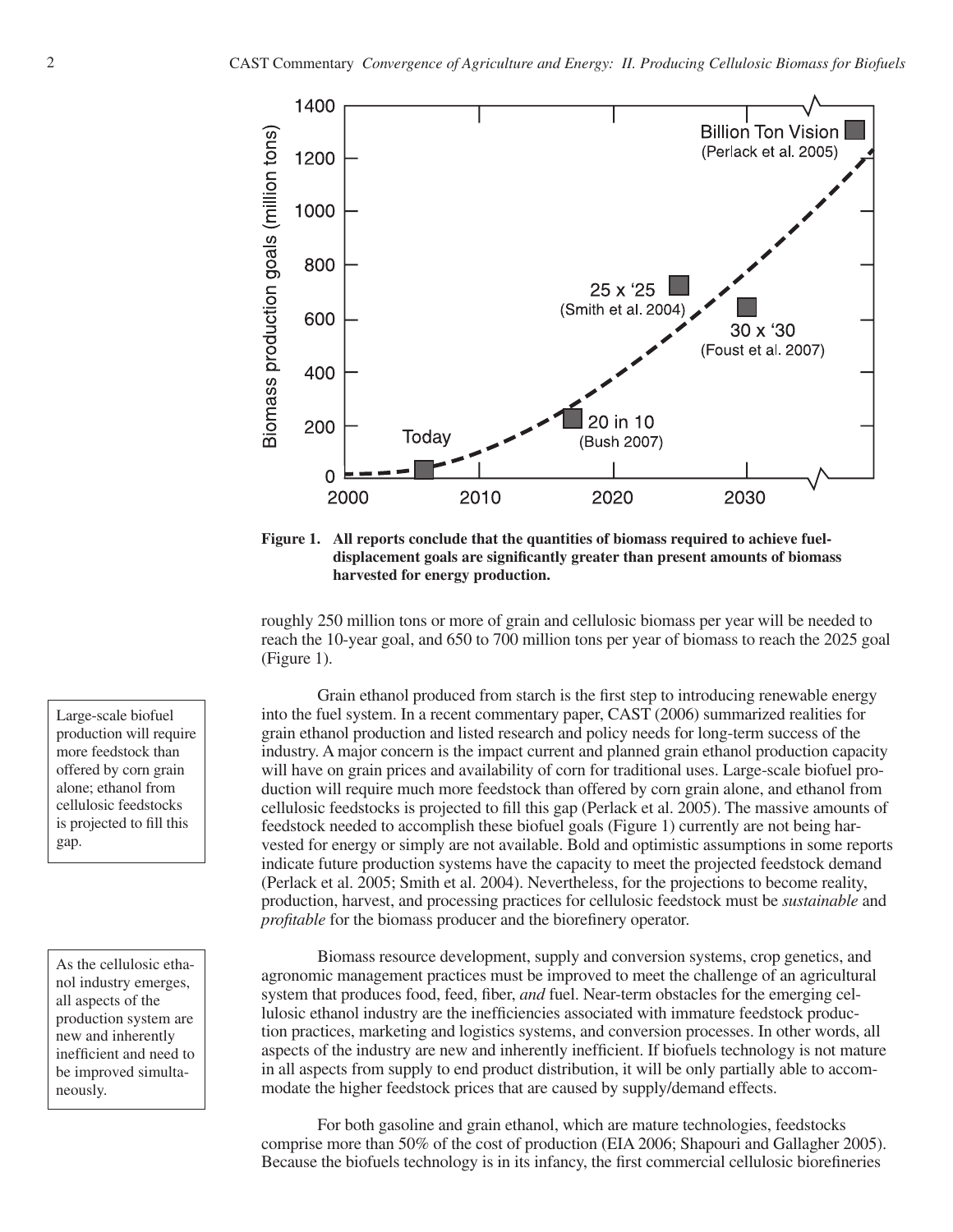will be able to devote only approximately 40% of the cost of producing a gallon of ethanol to feedstock input (Aden et al. 2002; Foust et al. 2007). This revenue limitation is made even more problematic because the industry depends on not only new conversion technologies but new feedstocks and delivery systems, as well. Currently, the estimated cost of producing and delivering large quantities of dedicated cellulosic biomass for ethanol production exceeds 40% of the estimated ethanol production cost (Kumara and Sokhansanj 2007). Cost reductions in feedstock production, supply-logistics technologies, and cellulosic conversion associated with industry maturation will improve the economic competitiveness of biofuels. Near term, however, policy solutions are needed if cellulosic biomass ethanol production is to be sufficiently profitable to become a major component of the transportation fuel system.

#### **Research, Development, and Policy Needed to Achieve Goals**

Achieving a sustainable energy future will require major new investments in research and development (R&D), as well as key policy initiatives to overcome existing technical, ideological, and economic obstacles. Table 1 shows several research, development, policy, and educational actions that are needed to grow, harvest, and deliver—in an economically and environmentally sustainable manner—the quantities of biomass needed to produce ethanol to achieve fuel-offset goals. Existing R&D efforts are spread across federal agencies, state governments, universities, and private industry. Developing a comprehensive, coordinated, widely accepted and publicized set of goals and completing an overall national strategic plan with realistic goals and assigned responsibilities may be the most important short-term actions needed. The coordinating efforts at the federal agency level, as summarized in the National Biofuels Action Plan (2006), are acknowledged, but broader integration and more specific delineation of responsibilities are necessary.

Actions are needed in several focus areas (Table 1) to ensure production and delivery of feedstock in the volumes needed to achieve established goals (Figure 1). Actions can be categorized as "immediate" (measures that are critical within the next 10 years to promote and foster development of biomass feedstock and ethanol production systems), and "continuing" (measures necessary to sustain a cellulosic bioeconomy and to achieve longer-term energy policy objectives).

## **Focus Area: Resource Assessment**

The validity of estimates in the Billion Ton Vision has been discussed in the literature (Lal and Pimentel 2007), but the estimates need to be verified and regionalized. The biofuel industry will need reliable, realistic appraisals of current and future feedstock supplies in addition to evaluation of the supply stability. These assessments must occur at two levels. First, state- or regionspecific inventories of current and projected feedstock production capacity are needed. Second, national crop yield databases must be expanded to include biomass yield data for all major and prospective cellulosic feedstock crops. Data should be reported on an agro-ecoregion/soil resource basis. Reliable biomass inventories and projections will aid business planning and policy development greatly.

#### **Focus Area: Agronomic Systems**

Research is needed to identify sustainable biomass feedstock production systems. These production practices must maintain or enhance soil fertility, productivity, and soil organic carbon (SOC) and must control erosion. Although both traditional and renovated versions of current production systems are needed to grow the massive amount of feedstock required, the ideal approach may involve cultivated perennial crops that decrease tillage frequency, increase biomass partitioned below ground, and exhibit beneficial ecosystem services such as improved wildlife habitat and enhanced air and water quality. To be a viable source of biomass, these production methods also must offer high yields and high efficiency of input use.

Develop a comprehensive, coordinated national plan advancing sustainable bioenergy production.

Refine and regionalize the Billion Ton Vision assessment of current biomass supply and future production capacities.

Expand the National Agricultural Statistics Service database to include biomass production by crop and county based on geospatial data.

Encourage sustainable feedstock production as a co-component of existing food, feed, and fiber production systems to provide biomass for early-generation cellulosic ethanol processors.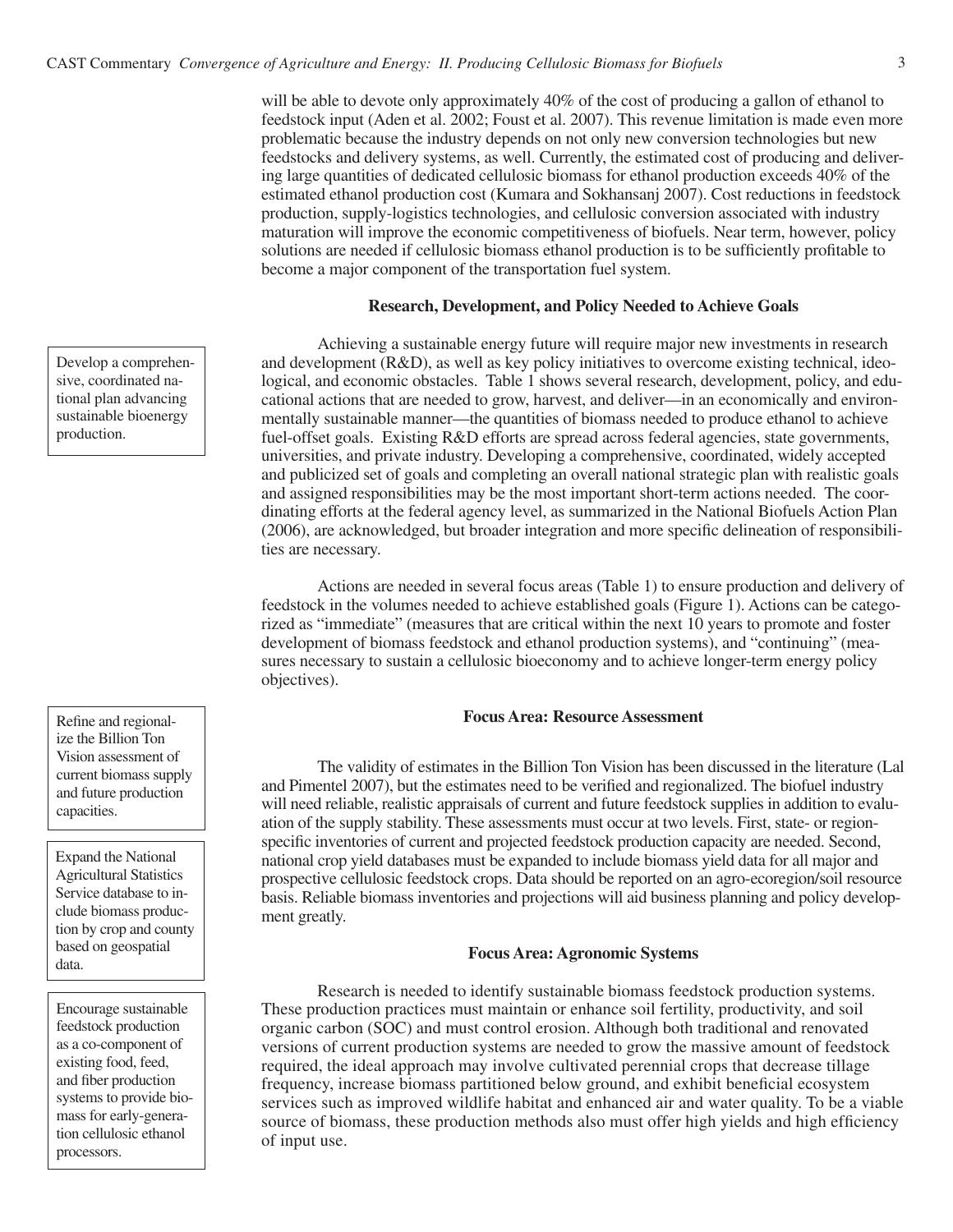|                                                 |                                                       | <b>Actions</b>                                                                                                                                                                                                                                                                                                                                                                          |                                                                                                                                                                                                                                                                                                                                                                       |  |
|-------------------------------------------------|-------------------------------------------------------|-----------------------------------------------------------------------------------------------------------------------------------------------------------------------------------------------------------------------------------------------------------------------------------------------------------------------------------------------------------------------------------------|-----------------------------------------------------------------------------------------------------------------------------------------------------------------------------------------------------------------------------------------------------------------------------------------------------------------------------------------------------------------------|--|
|                                                 |                                                       | <b>Immediate</b><br>(within 10 years-230 million tons/year)                                                                                                                                                                                                                                                                                                                             | Continuing<br>(over the next 20 years-700 million tons/year)                                                                                                                                                                                                                                                                                                          |  |
|                                                 | <b>Resource</b><br>Assessment                         | • Produce accessible state/regional<br>inventories of current and projected<br>cellulosic feedstocks.<br>• POLICY: Expand national crop yield<br>databases (USDA-NASS) to<br>include cellulosic feedstocks.                                                                                                                                                                             | • Expand the USDA-NASS database<br>to include geospatial reports and<br>crop model-based predictions for<br>cellulosic biomass commodity<br>production and futures trading.                                                                                                                                                                                           |  |
| Development/Policy Focus Areas to Achieve Goals | <b>Agronomic</b><br><b>Systems</b>                    | • Develop sustainable, site-specific<br>guidelines and practices for crop<br>residue removal that do not violate<br>agronomic constraints or impair the<br>environment.<br>• Develop agronomic systems that<br>lower biomass production costs.<br>· POLICY: Vastly increase research<br>investments to develop systems that<br>maximize sustainable production of<br>biomass feedstock. | • Integrate new energy crops and<br>management strategies into current<br>cropping systems.<br>• Develop cropping systems to<br>enhance annual capture of carbon<br>on croplands and improve input use<br>efficiency.<br>· POLICY: Develop conservation<br>programs and rules that<br>accommodate and encourage<br>sustainable production of cellulosic<br>feedstock. |  |
|                                                 | Crop<br><b>Development</b>                            | • Develop existing and new crops with<br>enhanced cellulosic yield and<br>ethanol conversion efficiencies.<br>• POLICY: Increase investment in<br>development of germplasm for new<br>or unconventional crops with<br>feedstock production potential.                                                                                                                                   | • Deploy new high-yielding energy<br>crops with significantly improved<br>photosynthetic capacity and<br>increased stress tolerance.<br>• POLICY: Implement policies and<br>commodity programs that facilitate<br>introduction and use of new<br>cellulosic crops.                                                                                                    |  |
| Research &                                      | <b>Feedstock</b><br><b>Supply</b><br><b>Logistics</b> | • Develop engineered supply system<br>technologies that reduce feedstock<br>supply logistics costs to no more<br>than 25% of total ethanol production<br>costs.<br>• POLICY: Implement financing,<br>permitting, and regulatory programs<br>and policies encouraging<br>development of more efficient<br>feedstock supply systems.                                                      | • Develop a common commodity-<br>scale feedstock supply system for<br>all cellulosic biomass resources,<br>geographic regions, and conversion<br>technologies.                                                                                                                                                                                                        |  |
|                                                 | <b>Education</b><br>and<br><b>Extension</b>           | • Develop educational programs to<br>train the professional work force<br>needed for the bioeconomy.                                                                                                                                                                                                                                                                                    | • Create educational programs to<br>advance public understanding of the<br>new bioeconomy and need for stricter<br>energy conservation policies.                                                                                                                                                                                                                      |  |

**Table 1. The immediate and continuing actions needed to grow, harvest, and deliver the quantities of biomass necessary to produce ethanol to achieve fuel-offset goals** 

Expand crop production and management research for major agro-ecoregions to maintain soil organic carbon and sustain the soil resource.

Agronomic systems will be location specific, but maximizing the efficient use of inputs (e.g., light, water, carbon dioxide  $[CO_2]$ , nutrients, and pesticides) will be common to all systems. Key to development of these systems will be the expansion of agronomic trials for each major agro-ecosystem and the creation of scientifically based modeling tools to predict the impact of management changes associated with bioenergy cropping systems. This major research investment is needed to develop (1) the baseline data and information to devise site-specific practices that optimize yields while controlling erosion and maintaining or improving SOC, and (2) the use of harvesting systems capable of collecting biomass at appropriate rates on sites with diverse characteristics.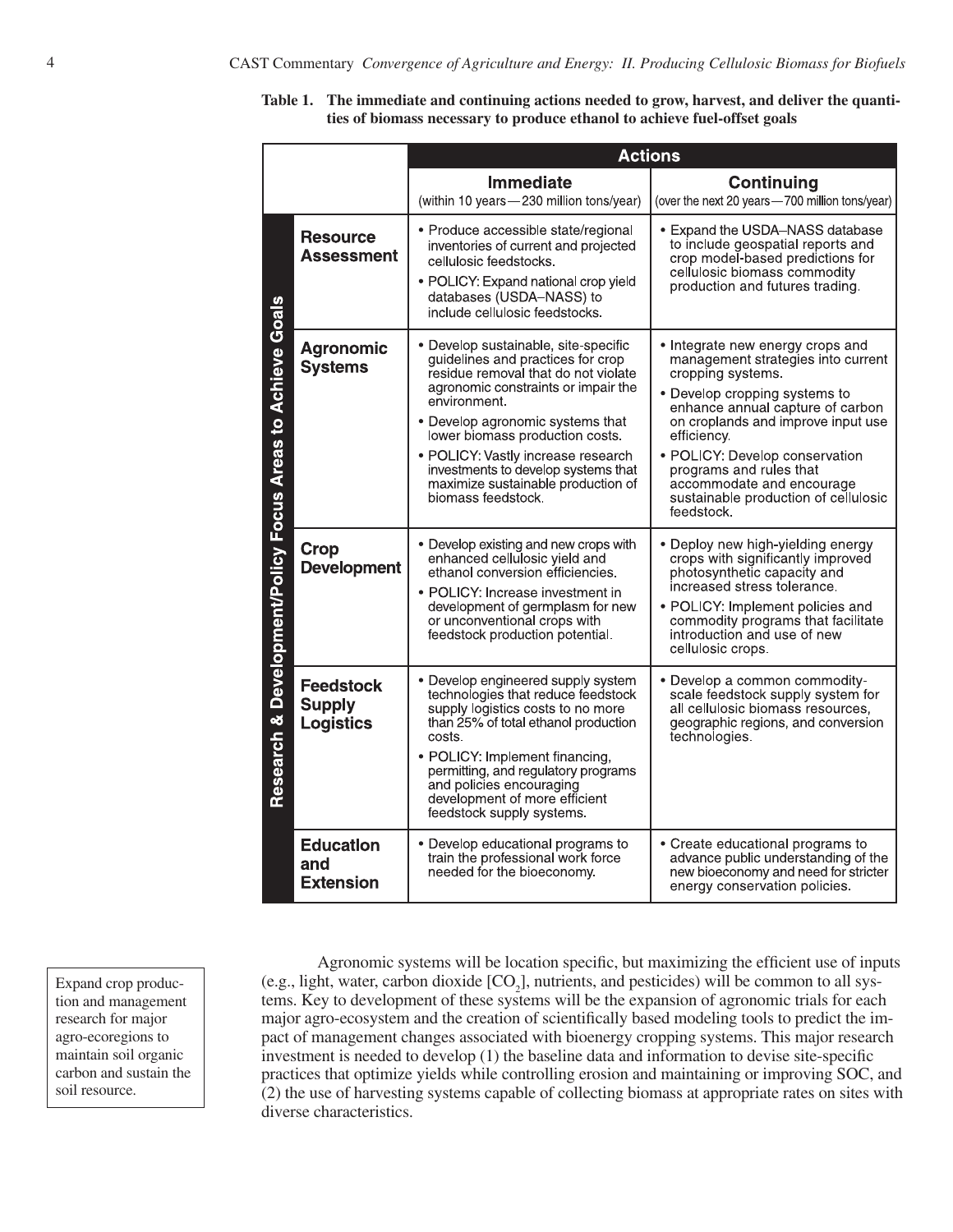Develop and deploy advanced energy crops with associated sustainable and profitable production systems.

Expand investment in breeding and genetic improvement of dedicated energy crops.

Develop supply systems to decrease feedstock logistics costs to less than 25% of ethanol production costs.

## **Focus Area: Crop Development**

Although progress can be made by adapting current crop species and varieties to sustainable feedstock production systems, gains needed to produce the amounts of biomass, and in turn ethanol, targeted for the next 10 to 20 years (Figure 1) will require cultivars specifically designed for this purpose. Priority must be given to developing biomass crops with high yield, input use efficiency, and composition customized to the selected processing method. Any new plants identified for biomass production should pose little, if any, risk of becoming invasive (CAST 2007).

Because most plant breeding work during the past 50 years has focused on improved grain yield of commodity crops such as corn and soybean, there has been relatively little effort to improve or develop biomass energy crops—beyond comparatively minor efforts to enhance yield in forage crops (Traxler et al. 2005). Public support for improvement of "forage and minor crops" has essentially disappeared. For example, despite the U.S. government's championing switchgrass as a prominent biomass feedstock, the species has received relatively little support and attention by the plant breeding community because of inadequate funding. Lack of current support is not a reflection of limited potential for yield improvement (Hopkins et al. 1995), but simply a failure of public agencies to put forward a cohesive, coordinated interagency plan for addressing critical aspects of recent energy security plans or goals. In addition to increased yield and quality, improvement is needed in tolerance to stresses such as low soil fertility, low temperature, drought, and salinity.

Plant breeding is a long-term undertaking, frequently requiring 10 years (or longer for perennials) to bring a new variety to market. But increased knowledge of the genetic, physiological, and biochemical principles underlying specific traits, combined with new genetic enhancement tools such as marker-assisted breeding and quantitative trait loci mapping, has the potential to accelerate the breeding process. New biomass crop development is needed and must include a commitment to, and investment in, building scientific capacity in plant genetics, physiology, biochemistry, genomics, breeding, and production systems for these new or evolving crops.

#### **Focus Area: Feedstock Supply Logistics**

Feedstock supply-system logistics encompasses those operations necessary to move biomass from the land to the biorefinery. Collectively, these harvesting, transporting, and preprocessing activities represent one of the largest challenges to the success of this industry. Although actual costs depend on a host of factors, feedstock production and logistics currently constitute an estimated 35 to 65% of the total production costs of cellulosic ethanol, whereas logistics associated with moving the biomass from the land to the biorefinery can comprise an estimated 50 to 75% of those costs. If feedstock logistics costs exceed 25% of the total biomass ethanol production costs in the mature industry, very little margin remains in the system for biomass producers and biorefinery operators. Improvements in feedstock supply system equipment capacities, equipment efficiencies, and biomass quality will lead to enhanced conversion and, in turn, create revenue to be shared among the feedstock producer, supplier, and refiner.

Supply-logistics costs vary substantially among regions, depending on weather, cropping systems, transport load limits and other regulations, crop and feedstock type, and storage method. For example, regional differences in load limits can change supply-logistics costs by more than \$2.00 dry ton<sup>-1</sup>. Improvements in feedstock density and flow characteristics are crucial to optimize collection and handling activities, decrease supply-system energy use, standardize biomass format, and maximize revenue in the biomass ethanol production system. Capital investments and policy/permitting issues for new biomass logistics equipment will rival the investment needed to construct biorefineries. Policy issues include financial programs, air quality, fire codes, road load limits, and many others.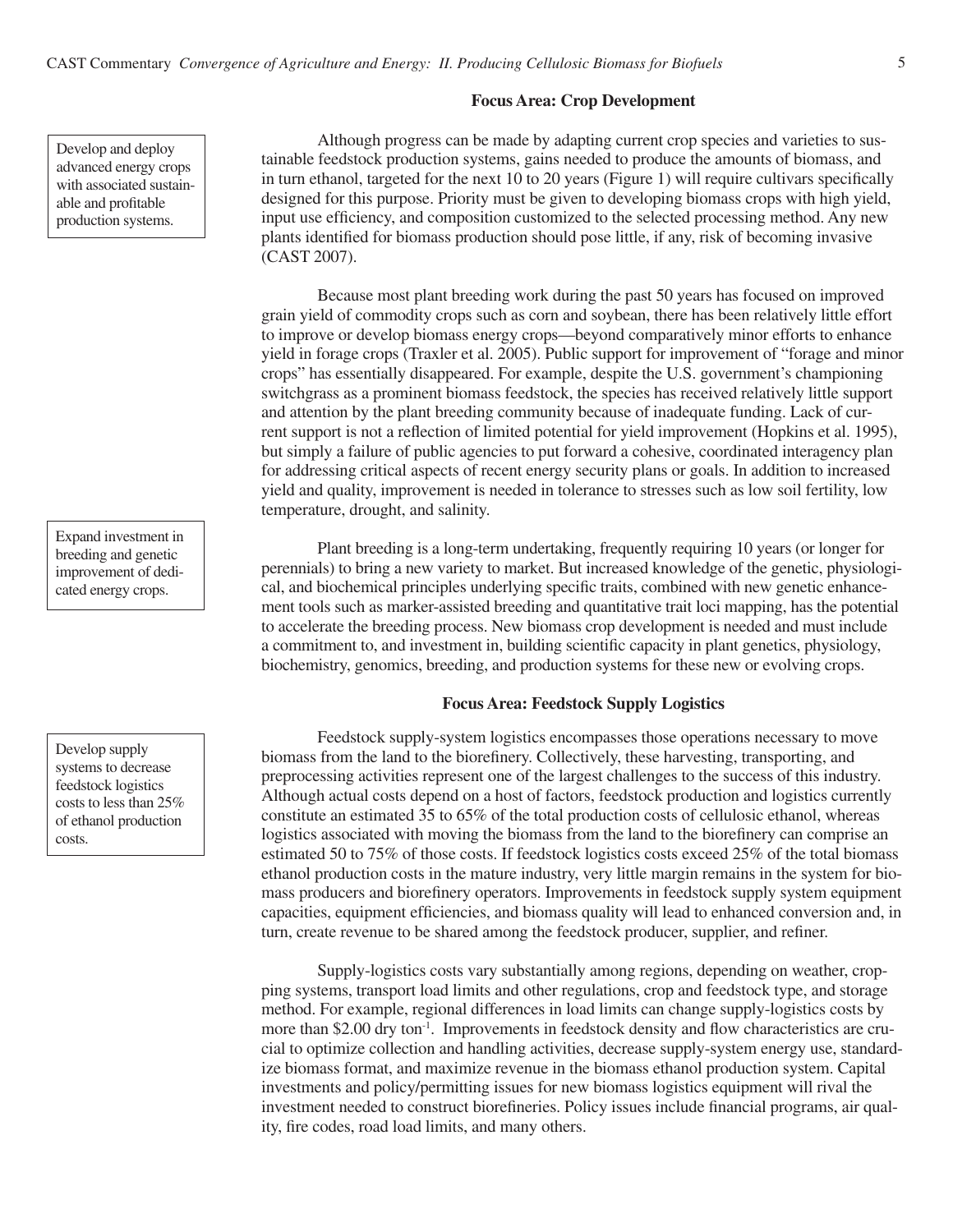## **Focus Area: Education and Extension**

The public needs information to evaluate the benefits and costs associated with moving from a petroleum-based to a bio-based economy. Extension education programs on cropping options and practices for biofuels production and harvest will be essential components of a secure energy future. General educational programs should include all aspects of bioenergy, including "food and feed vs. fuel" issues, environmental considerations, and life-cycle net energy returns. In addition, the public needs to be educated on the carbon footprint of different transportation fuels, as well as the need for energy conservation as an essential component of a successful national energy strategy. It is critical that the public and policymakers understand, and accept, that working only on supply-side issues will not solve energy problems. Decreased demand through conservation and improved efficiency in energy-using systems also are needed.

A bio-based energy economy will require a workforce with skills and knowledge to operate equipment and processing plants designed to convert biomass to fuel. Scientists and engineers trained in plant biology, physiology, and breeding, as well as genomics, agronomy, soil science, and ecology will be needed to sustainably expand the feedstock supply. Public support for research in these fields must be expanded. As new crops and agronomic systems are developed, extension and outreach programs will be needed to educate farmers.

## **Summary**

Demand for biofuel feedstock will dramatically increase the amount of crop dry matter required to satisfy both new and traditional uses for crop output. Simply adjusting the allocation of crop biomass among competing demands will not generate enough feedstock to achieve renewable energy goals. Policies and national goals must be set to address the root cause of the challenge, which is limited feedstock supply. Shifting focus and resources to a more productive end—increasing overall capacity of crop production systems—will increase the potential for dry matter demands to be met.

A new energy strategy must include maximizing the capture and use of light and CO<sub>2</sub>. available on every unit of arable land and then using the dry matter in the most efficient manner. Increasing the efficient capture and use of solar radiation (Long et al. 2006) and all crop production inputs will increase the pool of biomass that can be allocated to competing demands (food, feed, fiber, and fuel). These advances must be accompanied by improved harvest, transport, and storage systems, which will be critical to the efficient use of the biomass produced.

Well-designed policy and educational efforts will foster rapid adoption of current agronomic knowledge to expand the productivity and efficiency of input use. New knowledge and technology will be needed to ensure that sustainable biomass production capacity will increase with the demand for feedstock as the industry expands. The simple objective must be to maintain a healthy, productive green canopy on the land at all times. To advance agro-ecosystem production beyond that achievable with existing practices, new knowledge, new systems, and new genetic resources must be created, and the environment for continued discovery must be ongoing.

# **Literature Cited**

Aden, A., M. Ruth, K. Ibsen, J. Jechura, K. Neeves, J. Sheehan, B. Wallace, L. Montague, A. Slayton, and J. Lukas. 2002. *Lignocellulosic Biomass to Ethanol Process Design and Economics Utilizing Co-Current Dilute Acid Prehydrolysis and Enzymatic Hydrolysis for Corn Stover*. NREL/TP-510-32438. National Renewable Energy Laboratory, Golden, Colorado, http://www.nrel.gov/docs/fy02osti/32438.pdf (1 June 2007)

Create bioenergy and bioeconomy public education programs.

Establish programs to create a skilled workforce, including scientists and engineers, for the bioeconomy.

Create a research and discovery environment fostering development of innovative crops and cropping systems that maximize capture and use of solar radiation and other environmental and crop management inputs.

Institute mechanisms to continuously and adequately fund R&D to achieve bioenergy and renewable energy production-and-use goals and mandates.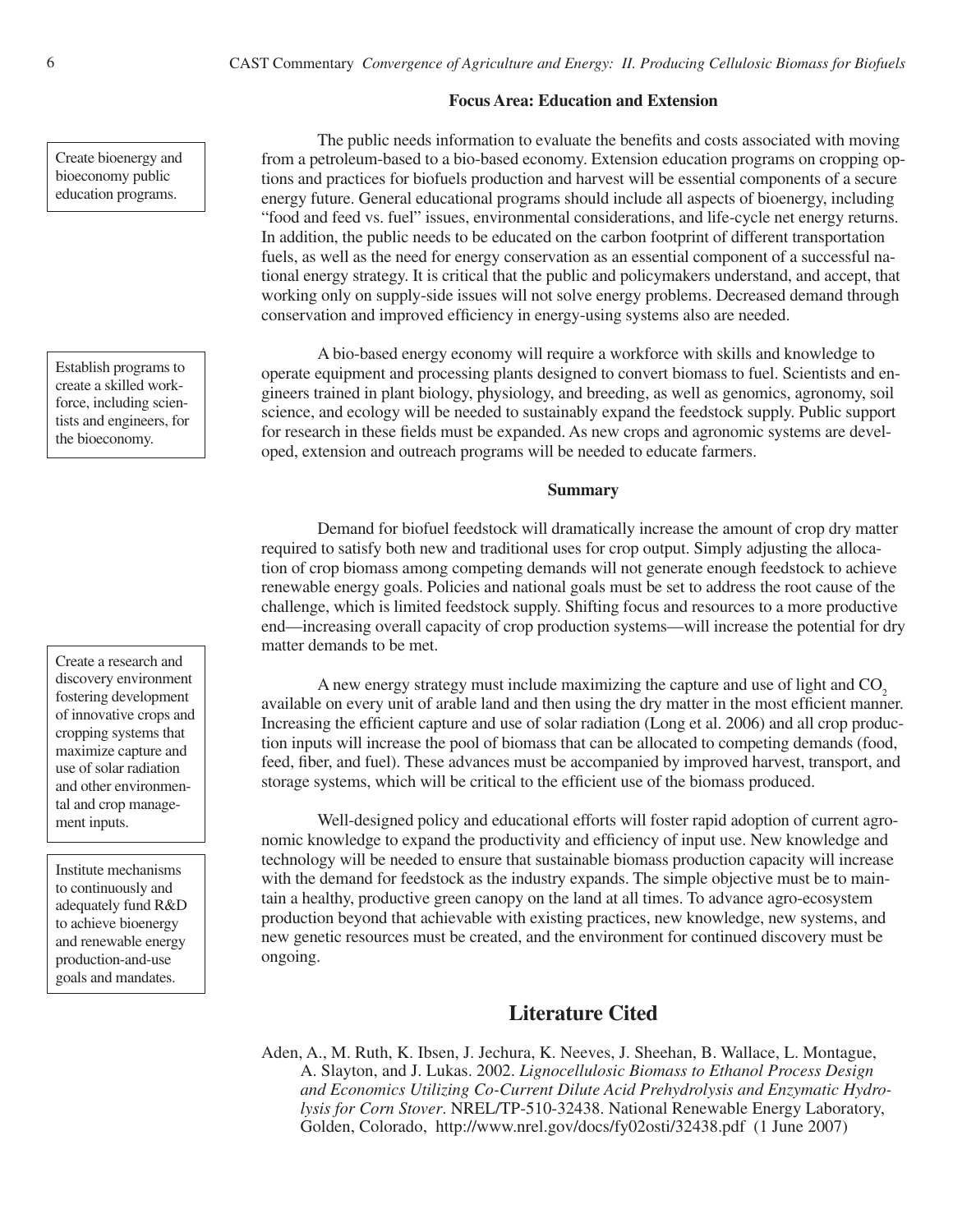- Bush, G. W. 2007. 2007 State of the Union Address. January 23, 2007, http://www.whitehouse.gov/stateoftheunion/2007/initiatives/sotu2007.pdf (30 May 2007)
- Council for Agricultural Science and Technology (CAST). 2006. *Convergence of Agriculture and Energy: Implications for Research and Policy*. Commentary QTA 2006-3. CAST, Ames, Iowa, http://www.cast-science.org/websiteUploads/publicationPDFs/ QTA2006-3.pdf (2 August 2007)
- Council for Agricultural Science and Technology (CAST). 2007. *Biofuel Feedstocks: The Risk of Future Invasions*. Commentary QTA 2007-1. CAST, Ames, Iowa.
- Energy Information Administration (EIA). 2006. *A Primer on Gasoline Prices*. National Energy Information Center, Washington, D.C., http://tonto.eia.doe.gov//reports/reportsA. asp?type=other (14 September 2007)
- Foust, T. D., R. Wooley, J. Sheehan, R. Wallace, K. Ibsen, D. Dayton, M. Himmel, J. Ashworth, R. McCormick, M. Melendez, J. R. Hess, K. Kenney, C. Wright, C. Radtke, R. Perlack, J. Mielenz, M. Wang, S. Synder, and T. Werpy. 2007. *A National Laboratory Market and Technology Assessment of the 30 x 30 Scenario*. NREL/TP-510-40942, draft publication, "Cellulosic Ethanol Production," Section 4, March, http://30x30workshop. biomass.govtools.us/documents/30x30Section4Only.PDF (2 July 2007)
- Hopkins, A. A., K. P. Vogel, K. J. Moore, K. D. Johnson, and I. T. Carlson. 1995. Genotypic variability and genotype×environment interactions among switchgrass accessions from the Midwestern USA. *Crop Sci* 35:565–571.
- Kumara, A. and S. Sokhansanj. 2007. Switchgrass (*Panicum vigratum* L.) delivery to a biorefinery using integrated biomass supply analysis and logistics (IBSAL) model. *Bioresource Technology* 98:1033–1044.
- Lal, R. and D. Pimentel. 2007. Biofuels from crop residues. *Soil Tillage Res* 93:237–238.
- Long, S. P., X.-G. Zhu, S. L. Naidu, and D. R. Ort. 2006. Can improvement in photosynthesis increase crop yields? *Plant Cell Environ* 29:315–330.
- National Biofuels Action Plan. 2006. U.S. Department of Energy, http://www.biofuelspostureplan. govtools.us/default.aspx?menu=support (28 July 2007)
- Perlack, R. D., L. L. Wright, A. F. Turhollow, R. L. Graham, B. J. Stokes, and D. C. Erbach. 2005. *Biomass as Feedstock for a Bioenergy and Bioproducts Industry: The Technical Feasibility of a Billion-Ton Annual Supply*. Department of Energy/GO-102005-2135, April.
- Shapouri, H., and P. Gallagher. 2005. *USDA's 2002 Ethanol Cost-of-Production Survey*. U.S. Department of Agriculture, Office of Energy Policy and New Uses, Agricultural Economic Report Number 841.
- Smith, J. R., W. Richards, D. Acker, B. Flinchbaugh, R. Hahn, R. Heck, B. Horan, G. Keppy, A. Rider, D. Villwock, S. Wyant, and E. Shea. 2004. *25 x 25: Agriculture's Role in Ensuring U.S. Energy Independence—A Blueprint for Action*, http://www.25x25.org/ storage/25x25/documents/Blueprint.pdf (6 June 2007)
- Traxler, G., A. K. A. Acquaye, K. Frey, and A. M. Thro. 2005. Public sector plant breeding resources in the US: Study results for the year 2001. USDA–Cooperative State Research, Education, and Extension Service, Washington, D.C., [verified 9 March 2006], www.csrees.usda.gov/nea/plants/pdfs/plant\_report.pdf